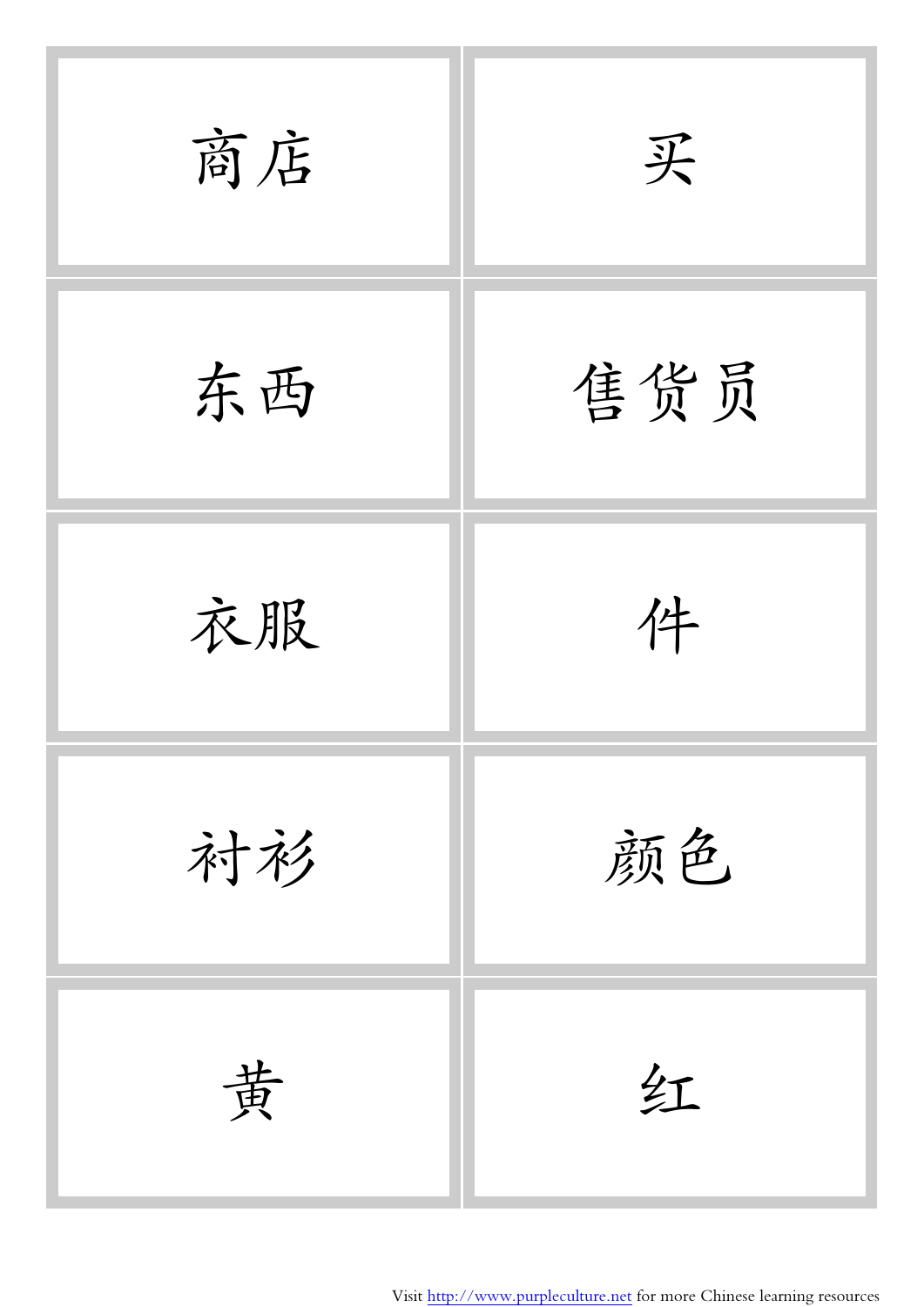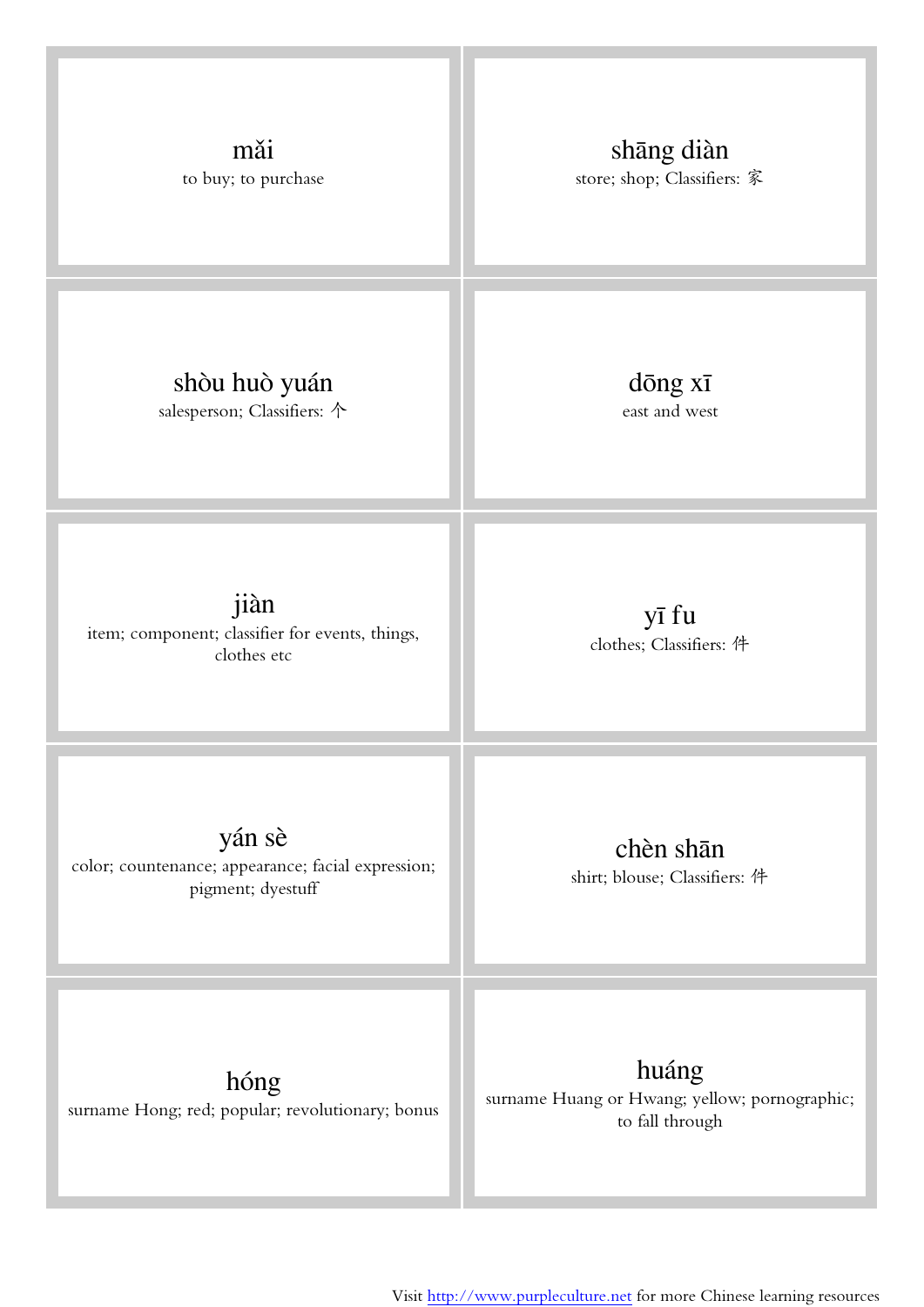

Visit http://www.purpleculture.net for more Chinese learning resources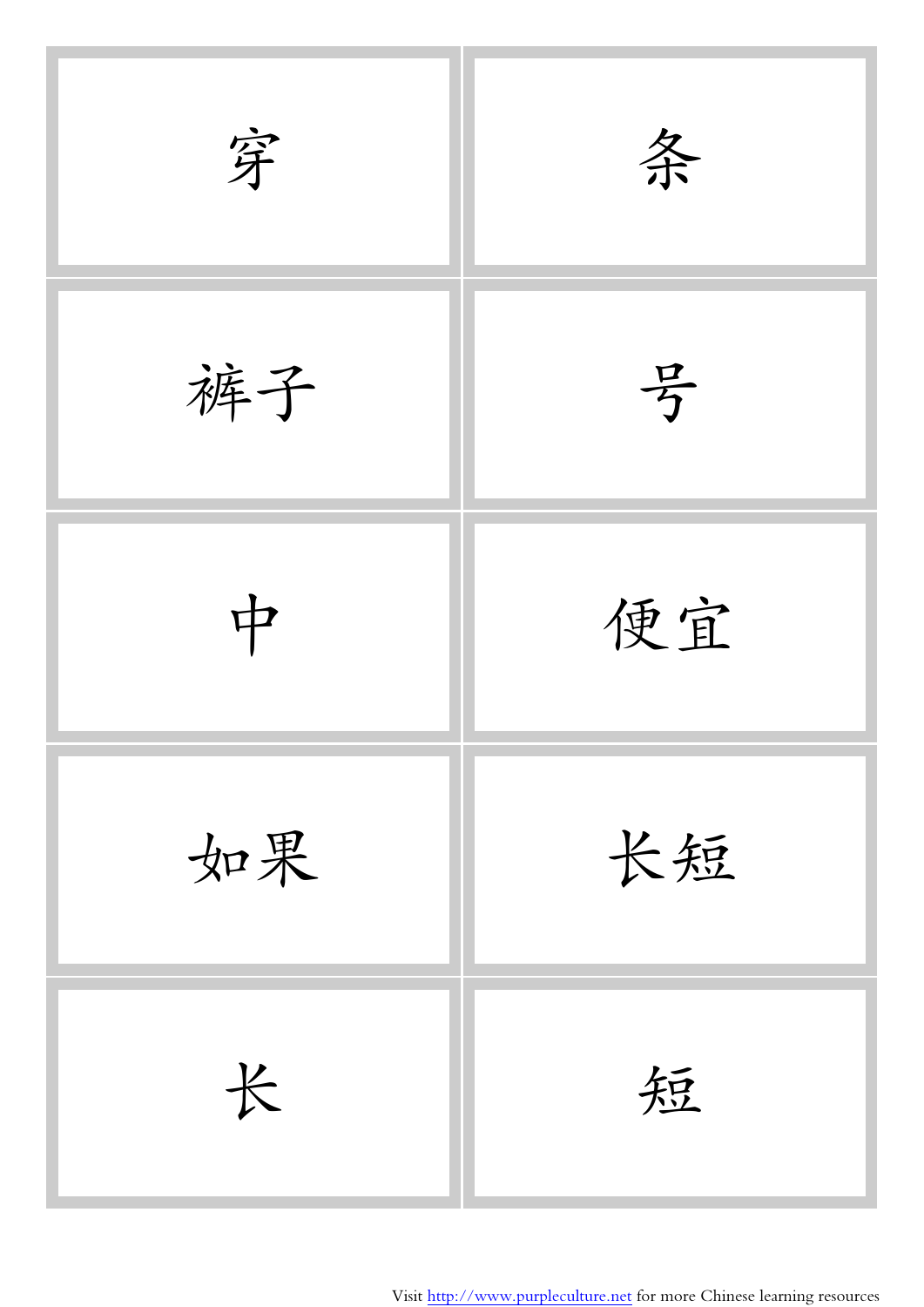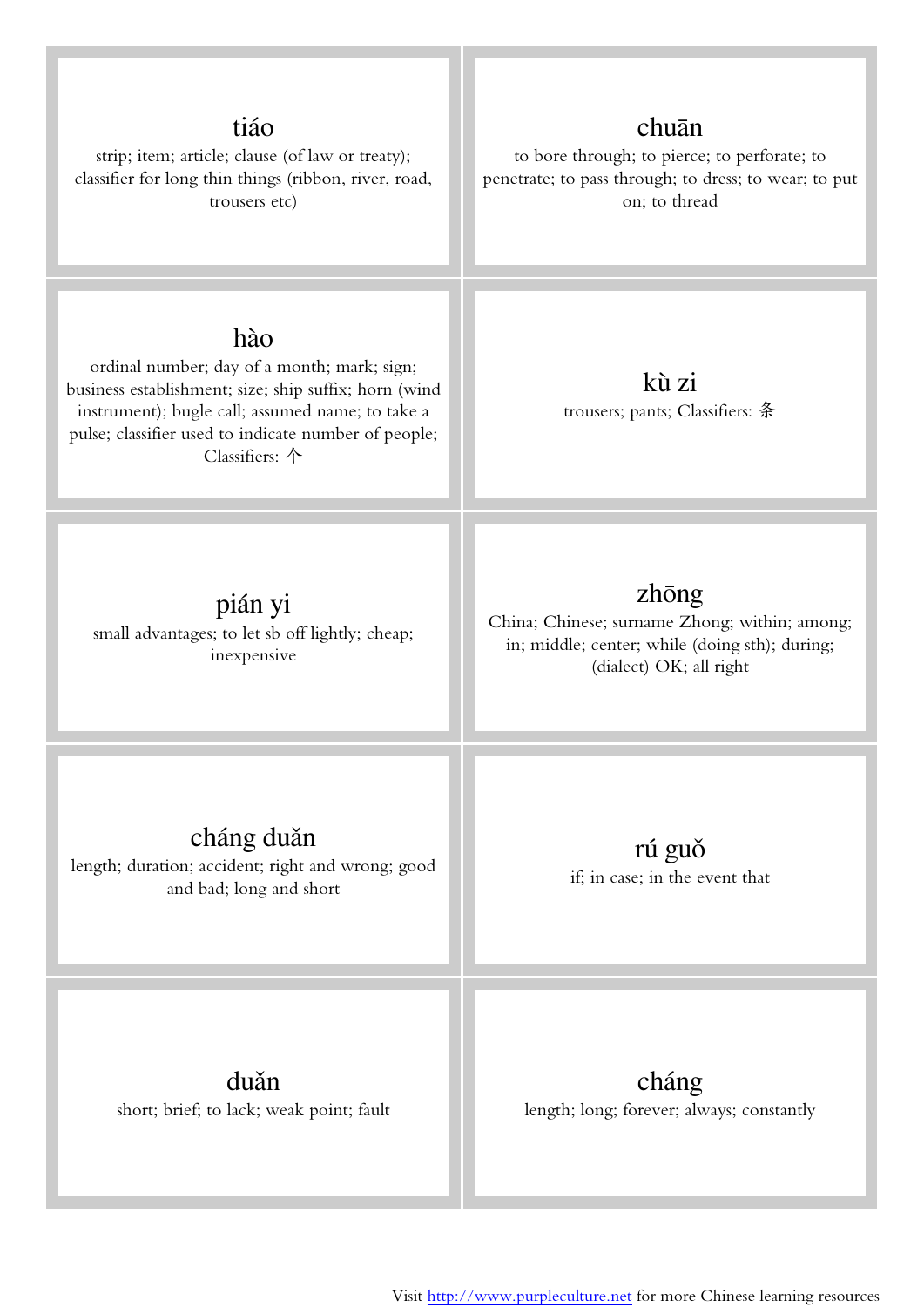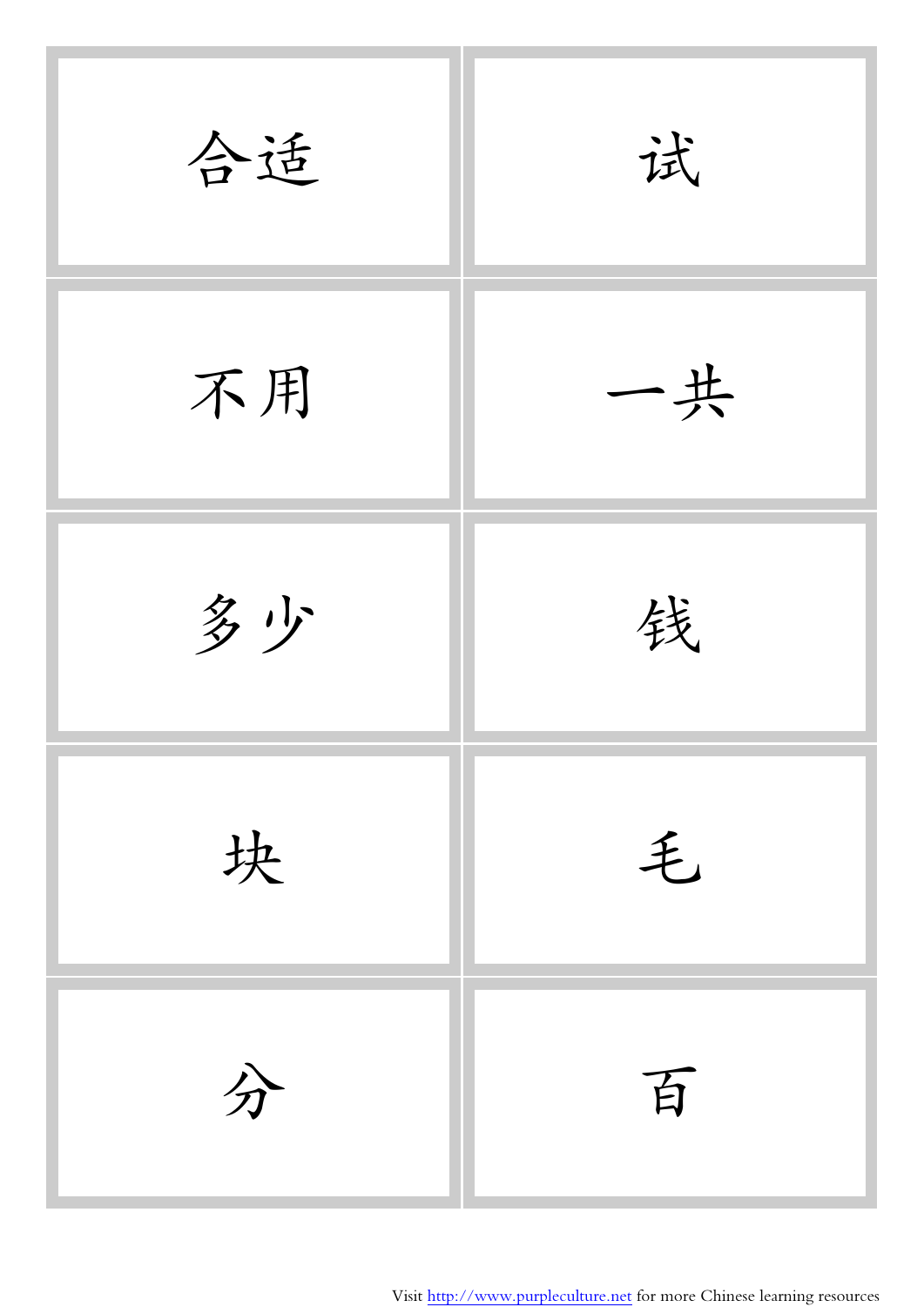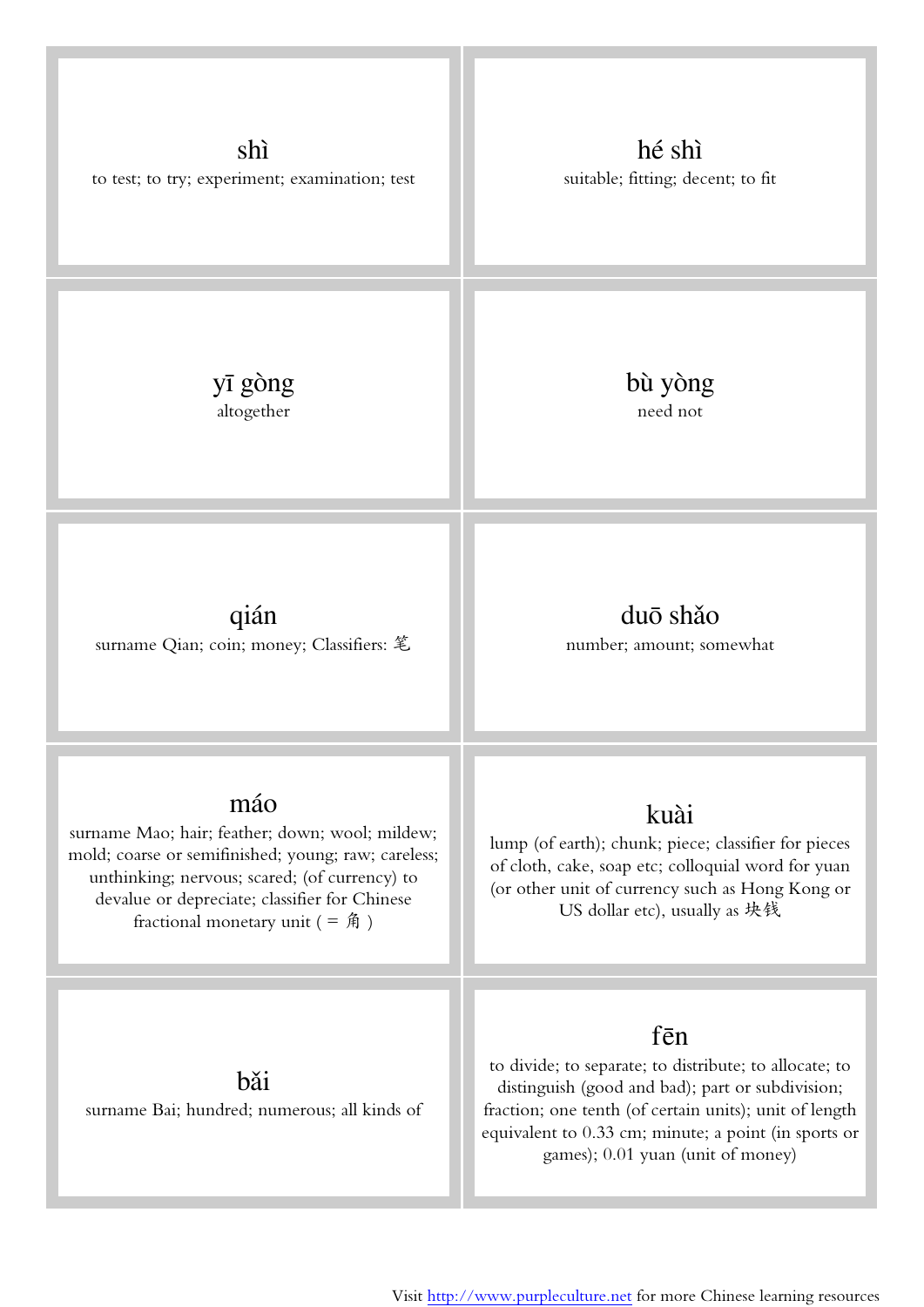| 找钱 |  |  |
|----|--|--|
|    |  |  |
|    |  |  |
|    |  |  |
|    |  |  |